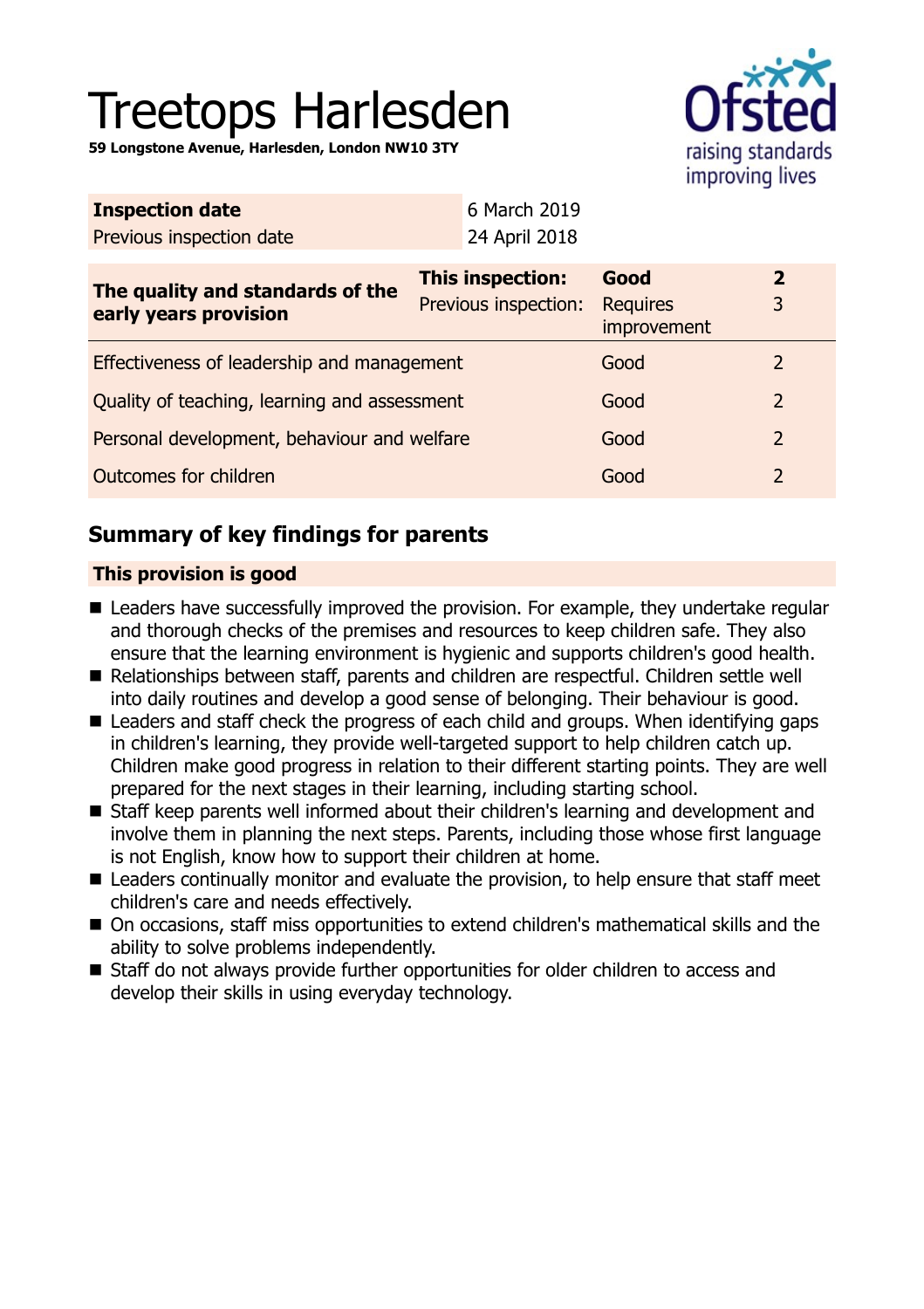## **What the setting needs to do to improve further**

## **To further improve the quality of the early years provision the provider should:**

- **n** provide further opportunities to help children develop their mathematical skills and to solve problems unaided.
- broaden the range of opportunities to enable older children to access and to develop their skills in using information and communication technology.

## **Inspection activities**

- $\blacksquare$  The inspector observed activities in all parts of the nursery, including the outdoors.
- $\blacksquare$  The inspector spoke to some members of staff and children at appropriate times during the inspection and held meetings with the leadership team.
- $\blacksquare$  The inspector carried out joint observations with the manager.
- $\blacksquare$  The inspector took account of the views of parents spoken to during the inspection and reviewed parents' written comments and suggestions.
- The inspector looked at children's records and the nursery's policies and procedures, including those related to the suitability of staff.

**Inspector** Fatiha Maitland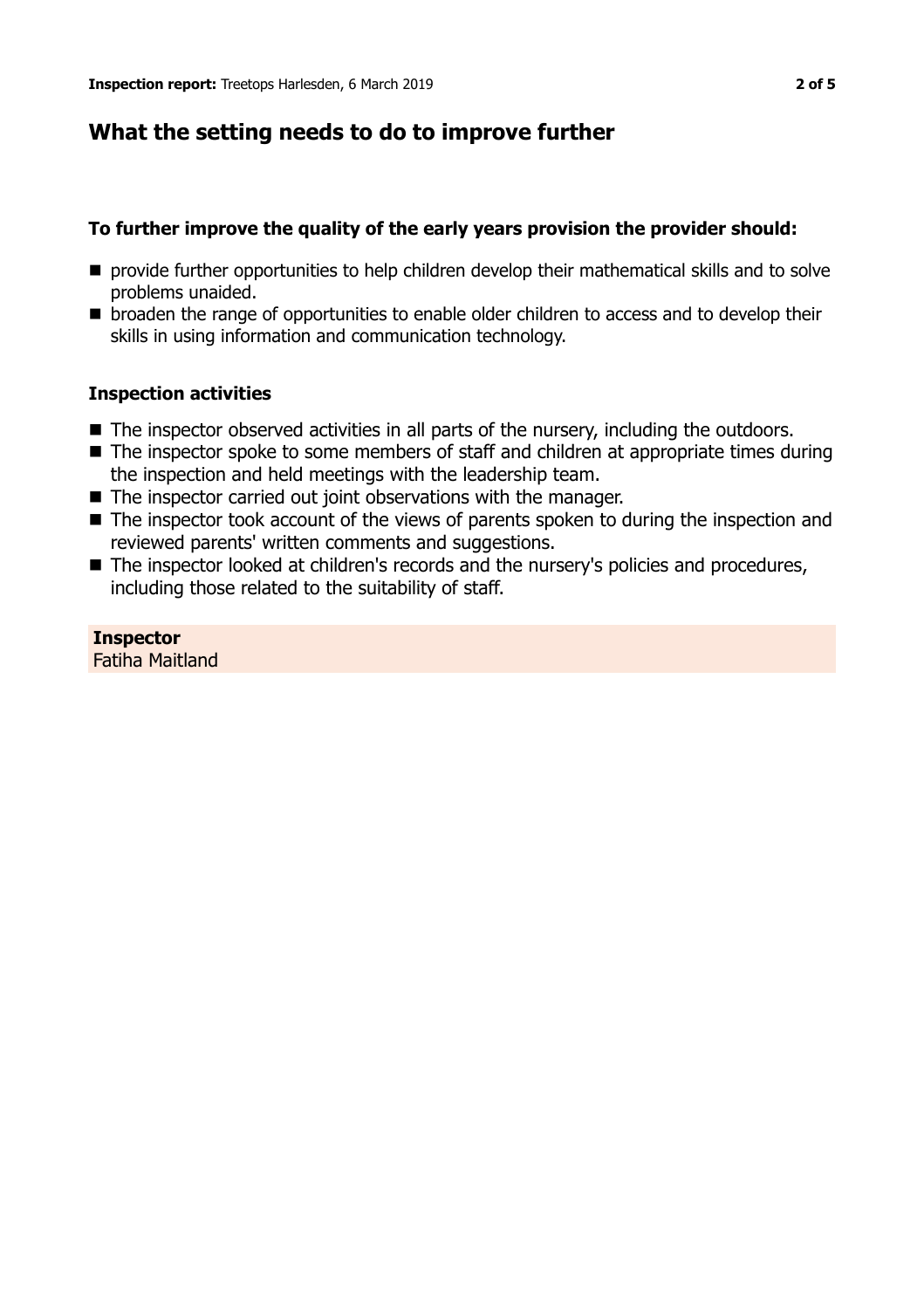## **Inspection findings**

#### **Effectiveness of leadership and management is good**

Safeguarding is effective. Leaders use thorough recruitment and induction processes to help ensure that all staff are suitable to care for the children. Leaders and staff demonstrate a good understanding of safeguarding procedures, to protect children in their care. Leaders observe and support staff effectively. Staff attend courses to improve their teaching. This is evident in the way they review the organisation of the resources to ensure that they are accessible and appropriate for the children's ages and stages of development. Staff have developed strong links with other providers and outside professionals, to ensure good continuity and progression to children's learning. Leaders and staff welcome parents' and others' opinions and act on them quickly, to improve their service.

## **Quality of teaching, learning and assessment is good**

Staff gather relevant information from parents to ensure they know children's starting points. They use this information, along with their ongoing observations, to provide engaging activities. Staff explain activities well to children and show them how to handle resources with care. Children enjoy a variety of well planned activities, both indoors and outdoors, which capture their imagination. For example, babies love to explore pop-up toys and to find out how things work. Older children are excited to observe how coloured paints change when they mix. Staff introduce children to stories and songs. Children learn new rhymes and are confident to talk about their favourite pictures and characters. Children listen attentively and respond well to requests.

#### **Personal development, behaviour and welfare are good**

Children benefit from a welcoming and well organised learning environment. Staff listen to the views of children and praise their efforts. They share their behavioural expectations with parents and children so that they know what is expected. Children learn to share toys fairly, take turns and respect the feelings of others. Staff help children adopt good healthy living practices. For example, children know they need to wash their hands before eating to reduce the risk of infection. They enjoy nutritious meals cooked on the premises and know that water keeps them hydrated. Children appreciate the outdoor play, fresh air and exercise. For example, young children can manoeuvre wheelie toys safely. Older children are agile on the climbing frame.

#### **Outcomes for children are good**

All children are making good progress and any gaps in learning are closing. Babies babble happily and learn to socialise with others. Children maintain good concentration at their chosen activities for a period of time. Older children can write their names correctly. Children keenly investigate minibeasts, using magnifying glasses.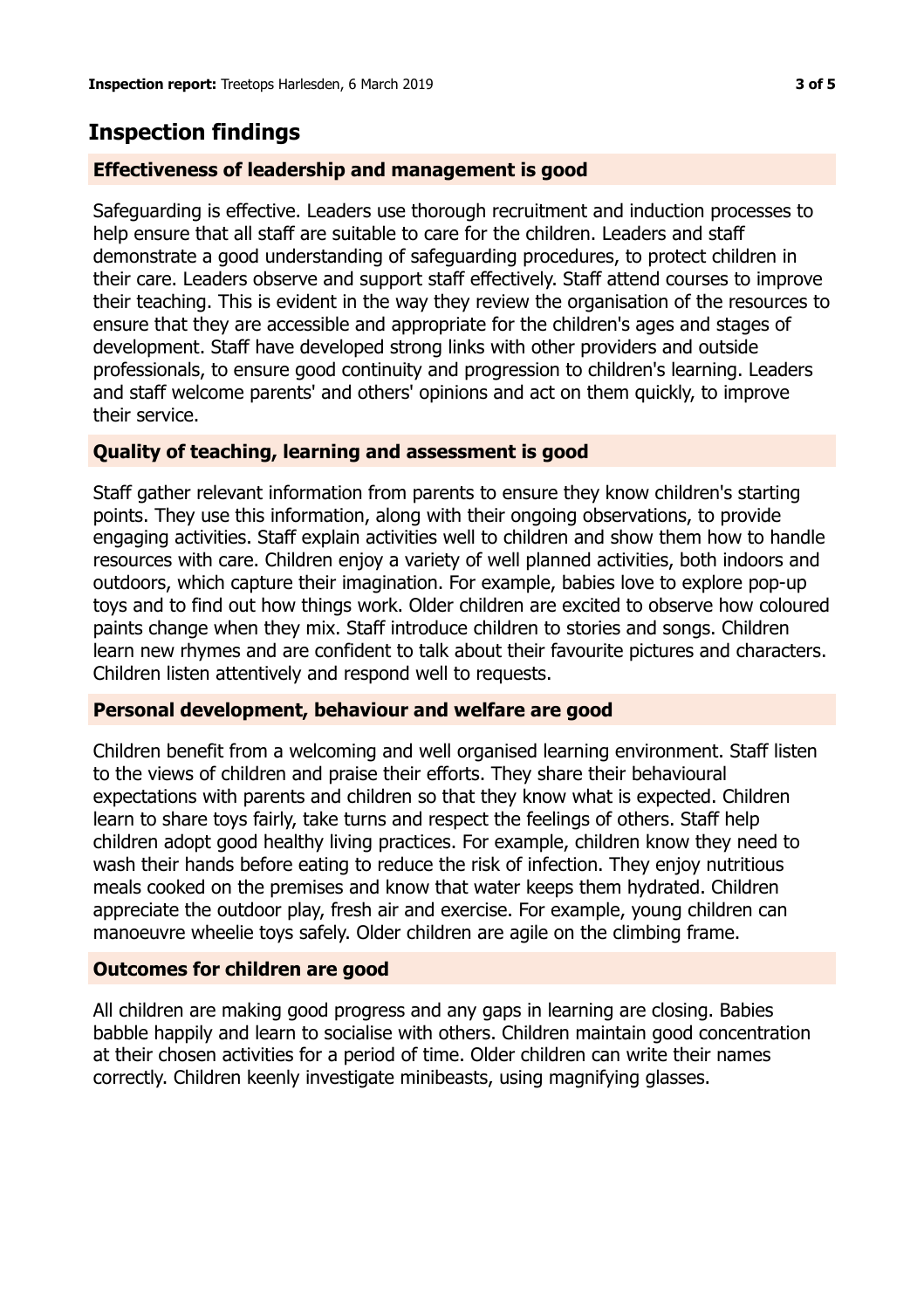## **Setting details**

| Unique reference number                             | 137800                                                                               |  |
|-----------------------------------------------------|--------------------------------------------------------------------------------------|--|
| <b>Local authority</b>                              | <b>Brent</b>                                                                         |  |
| <b>Inspection number</b>                            | 10089378                                                                             |  |
| <b>Type of provision</b>                            | Childcare on non-domestic premises                                                   |  |
| <b>Registers</b>                                    | Early Years Register, Compulsory Childcare<br>Register, Voluntary Childcare Register |  |
| Day care type                                       | Full day care                                                                        |  |
| Age range of children                               | $0 - 4$                                                                              |  |
| <b>Total number of places</b>                       | 76                                                                                   |  |
| Number of children on roll                          | 82                                                                                   |  |
| Name of registered person                           | <b>Treetops Nurseries Limited</b>                                                    |  |
| <b>Registered person unique</b><br>reference number | RP900833                                                                             |  |
| Date of previous inspection                         | 24 April 2018                                                                        |  |
| <b>Telephone number</b>                             | 020 8961 3485                                                                        |  |

Treetops Harlesden registered in 1997. The nursery is open each weekday from 8am to 6pm and operates all year. The provider receives funding to offer free early education for children aged two, three and four years. There are 13 members of staff, who hold relevant qualifications at level 2 and above.

This inspection was carried out by Ofsted under sections 49 and 50 of the Childcare Act 2006 on the quality and standards of provision that is registered on the Early Years Register. The registered person must ensure that this provision complies with the statutory framework for children's learning, development and care, known as the early years foundation stage.

Any complaints about the inspection or the report should be made following the procedures set out in the guidance Complaints procedure: raising concerns and making complaints about Ofsted, which is available from Ofsted's website: www.ofsted.gov.uk. If you would like Ofsted to send you a copy of the guidance, please telephone 0300 123 4234, or email [enquiries@ofsted.gov.uk.](mailto:enquiries@ofsted.gov.uk)